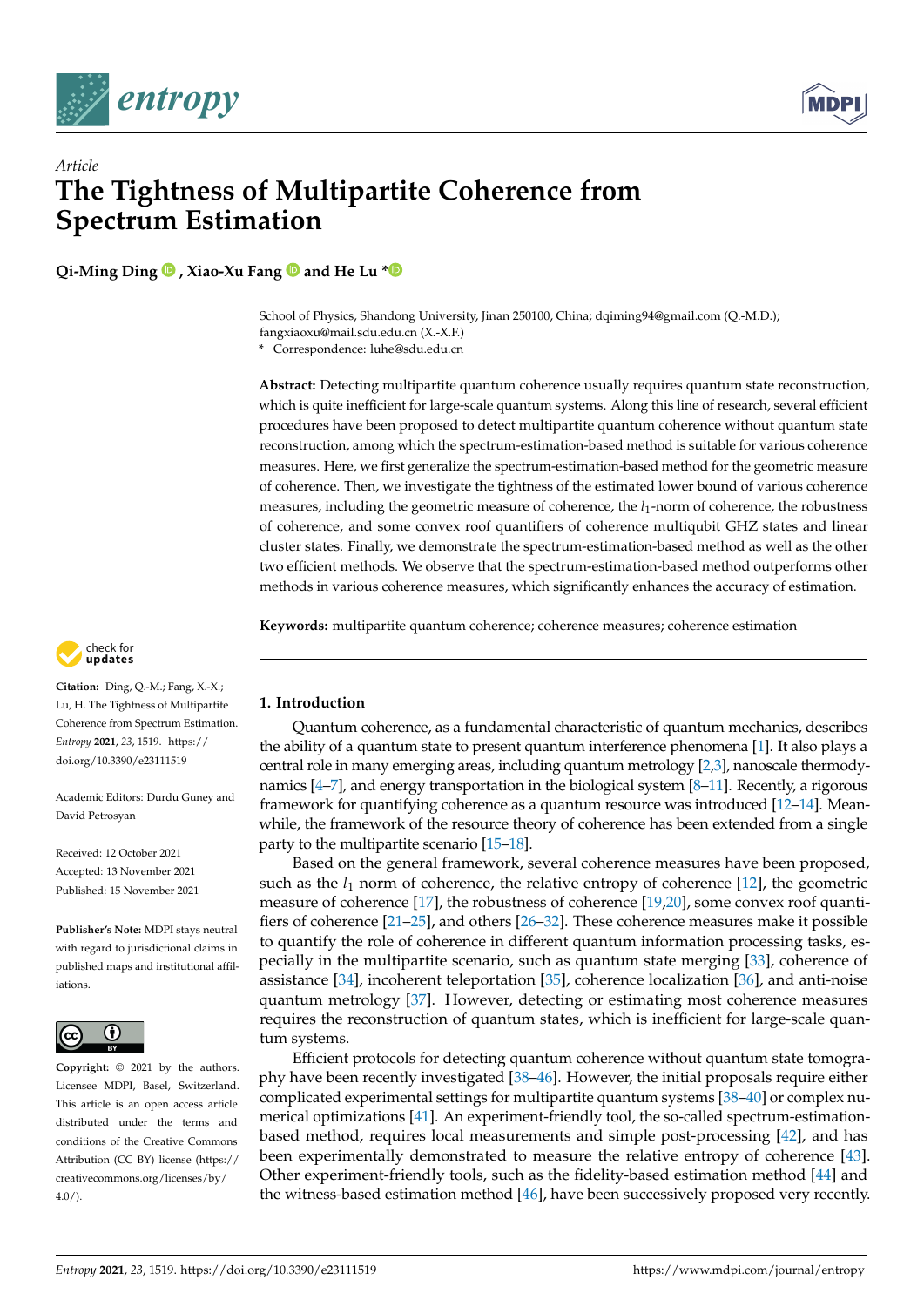The fidelity-based estimation method delivers lower bounds for coherence concurrence [\[25\]](#page-9-15), the geometric measure of coherence [\[17\]](#page-9-11), and the coherence of formation [\[22\]](#page-9-19), and the witness-based estimation method can be used to estimate the robustness of coherence [\[19\]](#page-9-12).

Still, there are several unexplored matters along this line of research. First, on the theoretical side, although it has been studied that the spectrum-estimation-based method is capable of detecting the coherence of several coherence measures [\[42\]](#page-10-8), there still exists some coherence measures that are unexplored. On the experimental side, the realization is focused on the detection of relative entropy of coherence [\[43\]](#page-10-9), and its feasibility for other coherence measures has not been tested. Second, the tightness of estimated bounds on multipartite states with spectrum-estimation-based method has not been extensively discussed. Third, while the efficient schemes have been studied either theoretically or experimentally, their feasibility and comparison with the same realistic hardware are under exploration. In particular, implementing efficient measurement schemes and analyzing how the noise in realistic hardware affects the measurement accuracy are critical for studying their practical performance with realistic devices.

The goal of this work is to investigate the spectrum-estimation-based method in three directions: First, we generalize the spectrum-estimation-based method to detect the geometric measure of coherence, which has not been investigated yet. Second, we investigate the tightness of the estimated bound with the spectrum-estimation-based method on multipartite Greenberger–Horne–Zeilinger (GHZ) states and linear cluster states. Finally, we present the comparison of the efficient methods with the same experimental data.

The article is organized as follows. In Section [2,](#page-1-0) we briefly introduce the theoretical background, including the review of definitions of well-explored coherence measures, the present results of coherence estimation with the spectrum-estimation-based method and the construction of constraint in the spectrum-estimation-based method. In Section [3,](#page-3-0) we provide the generalization of the spectrum-estimation-based method for the geometric measure of coherence. In Section [4,](#page-4-0) we discuss the tightness of estimated bounds on multipartite states. In Section [5,](#page-7-0) we present the results of comparison for three estimation methods. Finally, we conclude in Section [6.](#page-8-0)

# <span id="page-1-0"></span>**2. Theoretical Background**

### *2.1. Review of Coherence Measures*

A functional *C* can be regarded as a coherence measure if it satisfies four postulates: non-negativity, monotonicity, strong monotonicity, and convexity [\[12\]](#page-9-7). For a *n*-qubit quantum state  $\rho$  in Hilbert space with dimension of  $d = 2^n$ , the relative entropy of coherence  $C_r(\rho)$ ,  $l_1$  norm of coherence  $C_{l_1}(\rho)$  [\[12\]](#page-9-7) and the geometric measure of coherence  $C_g(\rho)$  [\[17\]](#page-9-11) are distance-based coherence measures, and are defined as:

<span id="page-1-1"></span>
$$
C_r(\rho) = S_{\text{VN}}(\rho_d) - S_{\text{VN}}(\rho) \tag{1}
$$

<span id="page-1-2"></span>
$$
C_{l_1}(\rho) = \sum_{i \neq j} |\rho_{ij}| \tag{2}
$$

$$
C_g(\rho) = 1 - \max_{\sigma \in \mathcal{I}} F(\rho, \sigma), \tag{3}
$$

respectively, where  $S_{\text{VN}} = -\text{Tr}[\rho \log_2 \rho]$  is the von Neumann entropy,  $\rho_d$  is the diagonal part of  $\rho$  in the incoherent basis and  $F(\rho, \sigma) = ||\sqrt{\varrho}\sqrt{\sigma}||_1^2$ .

The robustness of coherence is defined as,

$$
C_R(\rho) = \min_{\tau} \left\{ s \ge 0 \mid \frac{\rho + s\tau}{1 + s} =: \delta \in \mathcal{I} \right\},\tag{4}
$$

where *I* is the set of incoherent states and  $C_R(\rho)$  denotes the minimum weight of another state *τ* such that its convex mixture with *ρ* yields an incoherent state *δ* [\[19\]](#page-9-12).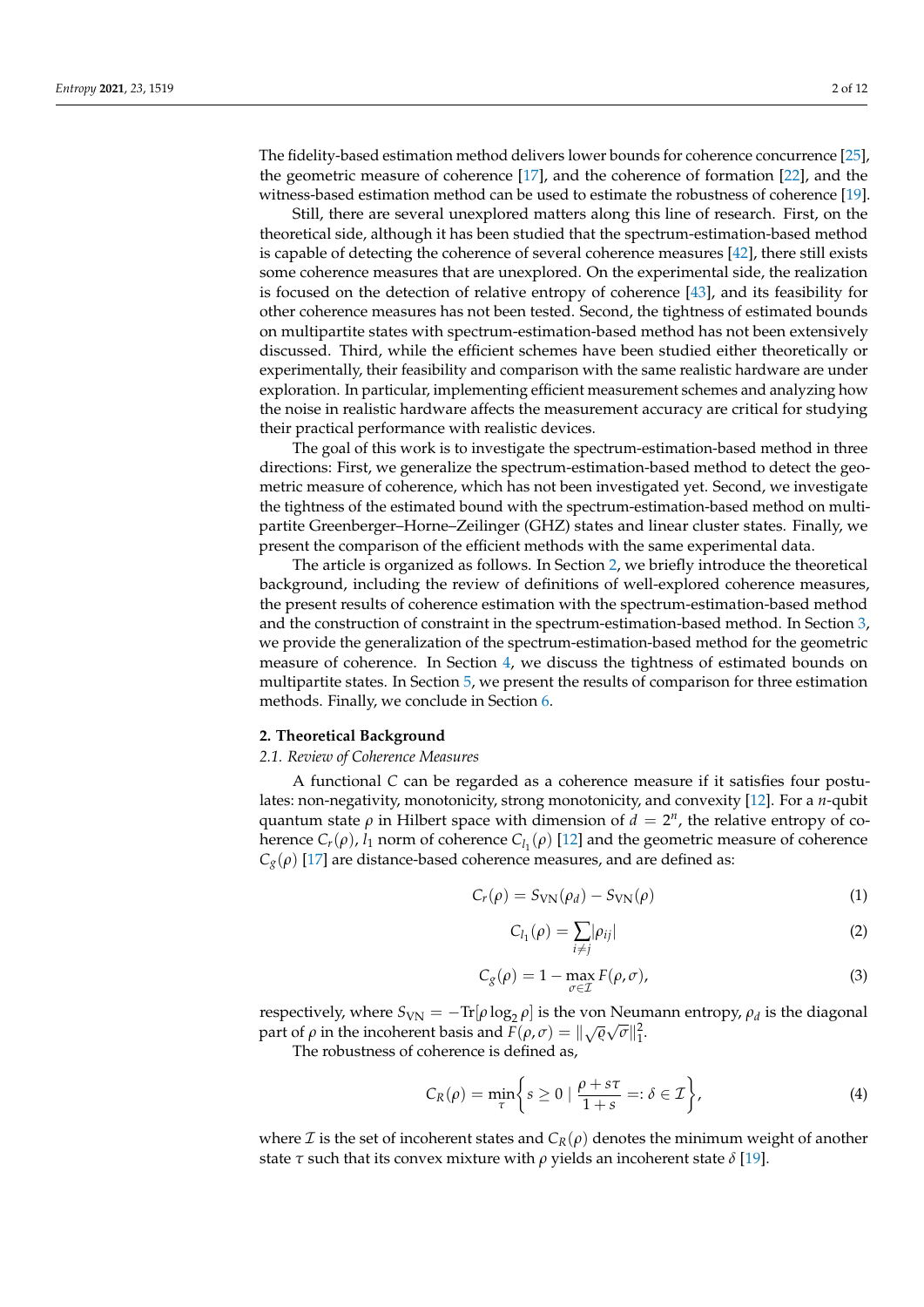Another kind of coherence measure is based on convex roof construction [\[21,](#page-9-14)[23\]](#page-9-20), such as coherence concurrence  $\tilde{C}_{l_1}$  [\[25\]](#page-9-15), and coherence of formation  $C_f$  [\[22\]](#page-9-19) in form of

$$
\tilde{C}_{l_1}(\rho) = \inf_{\{p_i, |\varphi_i\rangle\}} \sum_i p_i C_{l_1}(|\varphi_i\rangle),\tag{5}
$$

$$
C_f(\rho) = \inf_{\{p_i, |\varphi_i\rangle\}} \sum_i p_i C_r(|\varphi_i\rangle), \tag{6}
$$

where the infimum is taken over all pure state decomposition of  $\rho = \sum_i p_i |\psi_i\rangle\langle\psi_i|$ .

It is also important to consider the *l*<sub>2</sub> norm of coherence  $C_{l_2}(\rho) = \min_{\delta \in \mathcal{I}} ||\rho - \delta||_{l_2}^2 =$  $\sum_{i \neq j} |\rho_{ij}|^2 = S_L(d) - S_L(\lambda)$  with  $S_L(p) = 1 - \sum_{i=1}^d p_i^2$  being the Tsallis-2 entropy or linear entropy, and  $\lambda$  is the spectrum of  $\rho$  [\[12\]](#page-9-7).

The different coherence measures play different roles in quantum information processing. The relative entropy of coherence plays a crucial role in coherence distillation [\[22\]](#page-9-19), coherence freezing [\[15,](#page-9-9)[47\]](#page-10-11), and the secrete key rate in quantum key distribution [\[48\]](#page-10-12). The *l*<sub>1</sub>norm of coherence is closely related to quantum multi-slit interference experiments [\[49\]](#page-10-13) and is used to explore the superiority of quantum algorithms [\[50](#page-10-14)[–52\]](#page-10-15). The robustness of coherence has a direct connection with the success probability in quantum discrimination tasks [\[19](#page-9-12)[,20,](#page-9-13)[53\]](#page-10-16). The coherence of formation represents the coherence cost, that is, the minimum rate of a maximally coherent pure state consumed to prepare the given state under incoherent and strictly incoherent operations [\[22\]](#page-9-19). The coherence concurrence [\[25\]](#page-9-15) and the geometric measure of coherence [\[17\]](#page-9-11) can be used to investigate the relationship between the resource theory of coherence and entanglement.

### *2.2. Spectrum-Estimation-Based Method for Coherence Detection*

Spectrum estimation is a powerful tool in quantum information processing, which can be used in the characterization of distillability [\[54](#page-10-17)[,55\]](#page-10-18), entanglement transformations [\[56\]](#page-10-19), and coherence estimation [\[42\]](#page-10-8). Specifically, the estimation of coherence can be utilized in the investigation of coherence freezing [\[42\]](#page-10-8) and quantum metrology [\[37\]](#page-10-3). In the following, we summarize the coherence estimation for some coherence measures based on spectrum estimation.

We consider the relative entropy of coherence  $C_r(\rho)$  and  $l_2$  norm of coherence  $C_{l_2}(\rho)$ that can be estimated with spectrum-estimation-based algorithm [\[42\]](#page-10-8). The former is:

$$
C_r(\rho) \geq l_{C_r}(\rho) = S_{\text{VN}}(d) - S_{\text{VN}}(d \vee (\wedge_{p \in X} p)). \tag{7}
$$

The latter is determined by:

$$
C_{l_2}(\rho) \ge l_{C_{l_2}}(\rho) = S_L(d) - S_L(d \vee (\wedge_{p \in X} p)).
$$
\n(8)

 $d = (d_1, \ldots, d_{2^n})$  are the diagonal elements of  $\rho$ ,  $p = (p_1, \ldots, p_{2^n})$  is the estimated probability distribution of the measurement on a certain entangled basis  $\{|\psi_k\rangle\}_{k=1}^{2^n}$  $\sum_{k=1}^{2^n}$ , ∨ is majorization joint, and ∧*p*∈*<sup>X</sup> p* is the majorization meet of all probability distributions in *X* [\[42\]](#page-10-8). Here the majorization join and meet are defined based on majorization. Without loss of generality, the probability distribution *p* in *X* set can be restricted by some equality constraints and inequality constraints, that is,  $X = \{p | Ap \ge \alpha, Bp = \beta\}.$ 

 $C_{l_1}(\rho)$  and  $C_R(\rho)$  have relations to  $l_{C_{l_2}}(\rho)$  as:

$$
C_{l_1}(\rho) \ge l_{C_{l_1}}(\rho) = \sqrt{2l_{C_{l_2}}(\rho)} \sum_{k=1}^{d(d-1)/2} \sqrt{\hat{\sigma}_k},
$$
  
\n
$$
C_R(\rho) \ge l_{C_R}(\rho) = \sqrt{2l_{C_{l_2}}(\rho)} \sum_{k=1}^{d(d-1)/2} \frac{\hat{\sigma}_k}{\sqrt{u_k}},
$$
\n(9)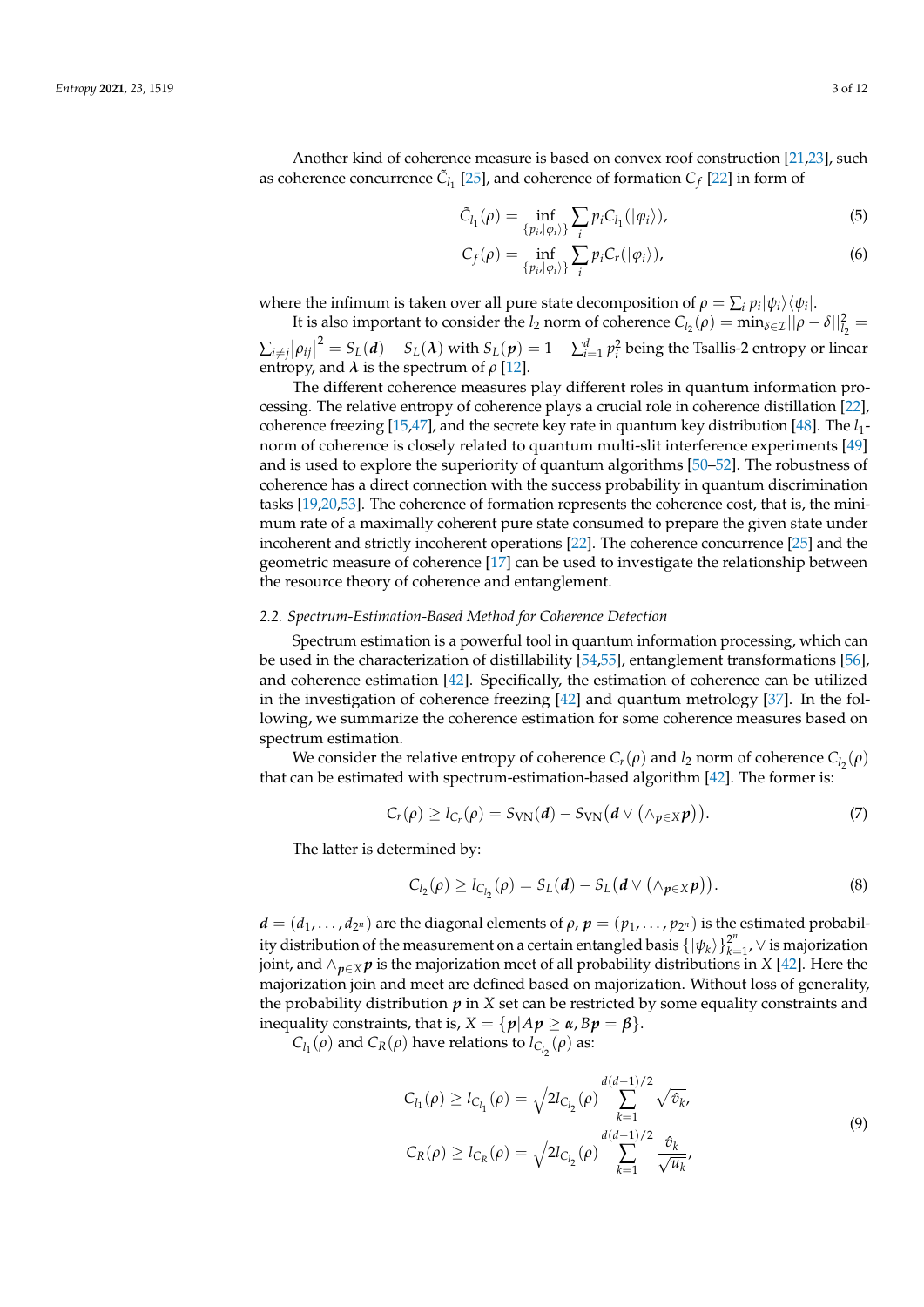where  $u^{\downarrow} = (u_k)_{k=1}^{d(d-1)/2}$  $\mu_k$ <sup>(*u*-1)/2</sup> is a descending sequence with  $u_k = (2d_i d_j/C_{l_2}(\rho))_{i < j}$ ,

<span id="page-3-1"></span>
$$
\hat{v}_k = \begin{cases} u_k & \text{for } k \le M \\ 1 - \sum_{l=1}^M u_l & \text{for } k = M+1, \\ 0 & \text{for } k > M+1 \end{cases} \tag{10}
$$

and *M* is the largest integer satisfying  $\sum_{l=1}^{M} u_l \leq 1$ . It is notable to consider the following case: if  $u_1 \geq 1$ , then  $\hat{v}_1 = 1$  and  $\hat{v}_k = 0$  for all  $k \neq 1$  according to Equation [\(10\)](#page-3-1), which leads  $\hat{v}_k = \hat{u}_k = (1, 0, \dots, 0).$ 

The convex roof coherence measures  $C_f(\rho)$  and  $\tilde{C}_{l_1}(\rho)$  have relations to  $l_{C_r}(\rho)$  and  $l_{C_{l_1}}(\rho)$ , respectively. It is well known that the value of convex roof coherence measure is greater than that of distance-based coherence measure, so that it is natural to obtain:

<span id="page-3-3"></span>
$$
C_f(\rho) \ge C_r(\rho) \ge l_{C_r}(\rho),
$$
  
\n
$$
\tilde{C}_{l_1}(\rho) \ge C_{l_1}(\rho) \ge l_{C_{l_1}}(\rho).
$$
\n(11)

Henceforth, we denote  $l_C(\cdot)$  as results from estimations, while  $C(\cdot)$  as the results calculated with density matrix (theory) or reconstructed  $\rho^\psi_{\text{expt}}$  (experiment).

# *2.3. Constructing Constraint with Stabilizer Theory*

For a *n*-qubit stabilizer state  $|\psi_k\rangle$ , the constraint  $X=\{\bm{p}|A\bm{p}\geq \bm{\alpha}$ ,  $B\bm{p}=\bm{\beta}\}$  can be constructed by the stabilizer  $S_i$  of  $|\psi_k\rangle$ . However, considering the experimental imperfections, the constraint can be relaxed as [\[43\]](#page-10-9):

$$
A = \mathbb{I}_{d}, \alpha = 0, \tag{12}
$$

and

$$
\begin{bmatrix} \langle S_1 \rangle - w \sigma_1 \\ \vdots \\ \langle S_d \rangle - w \sigma_d \end{bmatrix} \leq B \cdot p \leq \begin{bmatrix} \langle S_1 \rangle + w \sigma_1 \\ \vdots \\ \langle S_d \rangle + w \sigma_d \end{bmatrix},
$$
(13)

where  $\sigma_i$  is the statistical error associated with experimentally obtained  $\{\langle S_i \rangle\}$ , and  $w\sigma_i$ with  $w \ge 0$  is the deviation to the mean value  $\langle S_i \rangle$  represented in  $\sigma_i$ . Note that  $\langle \mathbb{I}^{\otimes n} \rangle = 1$ must be set in the constraint.

# <span id="page-3-0"></span>**3. Detecting the Geometric Measure of Coherence with Spectrum-Estimation-Based Method**

We present that the geometric measure of coherence  $C_g(\rho)$  is related to  $l_{C_{l_2}}(\rho)$ .

**Theorem 1.** *The lower bound of the geometric measure of coherence lC<sup>g</sup>* (*ρ*) *of a n-qubit quantum state is related to l* $_{C_{l_2}}(\rho)$  *by:* 

<span id="page-3-4"></span>
$$
C_g(\rho) \ge l_{C_g}(\rho) = \frac{d-1}{d} \left( 1 - \sqrt{1 - \frac{d}{d-1} l_{C_{l_2}}(\rho)} \right).
$$
 (14)

Proof of Theorem 1. It has been proved that [\[57\]](#page-10-20):

<span id="page-3-2"></span>
$$
C_g(\rho) \ge 1 - \frac{1}{d} - \frac{d-1}{d} \sqrt{1 - \frac{d}{d-1} \left( \text{Tr}(\rho^2) - \sum_{i=1}^d \rho_{ii}^2 \right)}.
$$
 (15)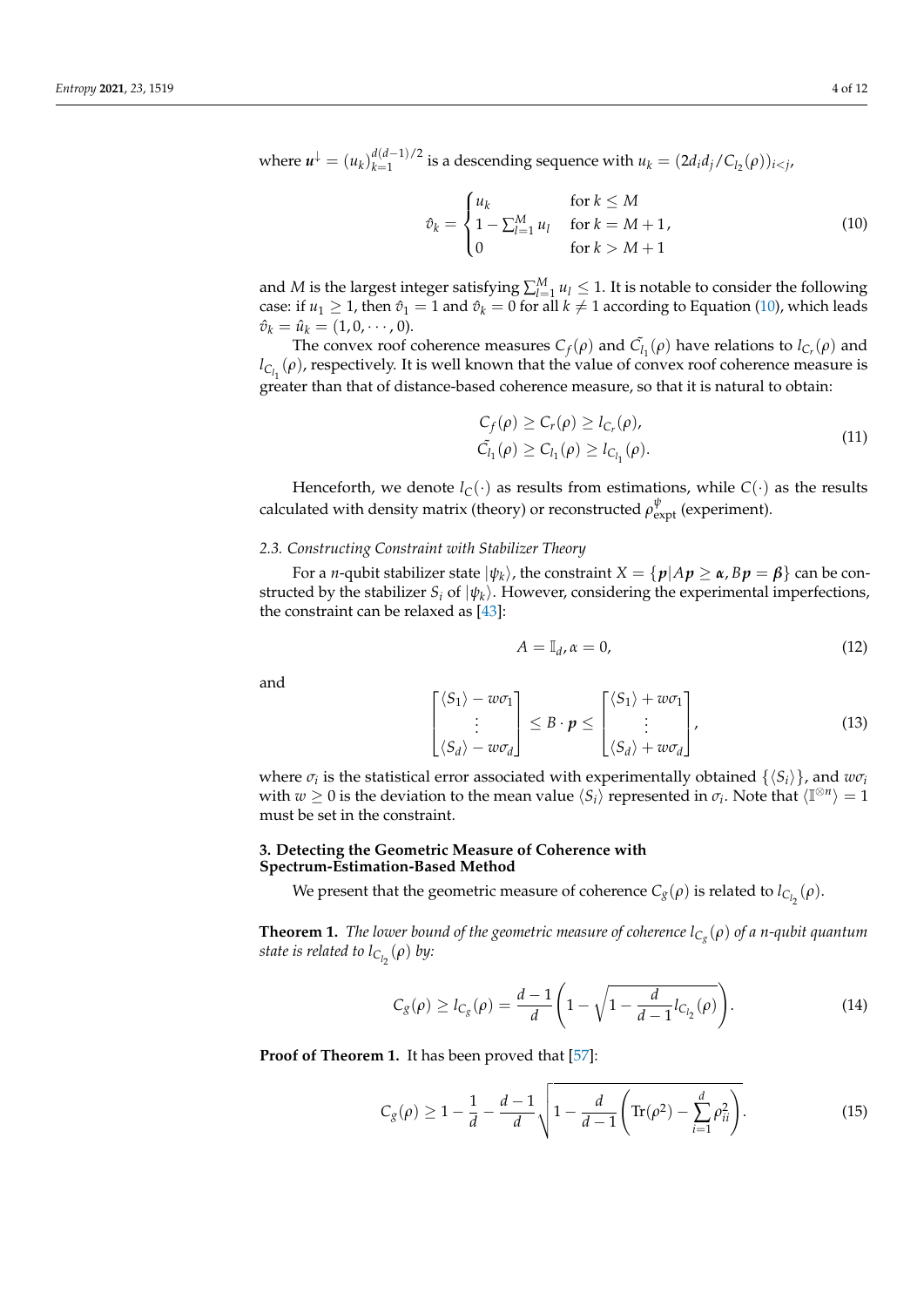$$
1 - \frac{1}{d} - \frac{d-1}{d} \sqrt{1 - \frac{d}{d-1} \left( \text{Tr}(\rho^2) - \sum_{i=1}^d \rho_{ii}^2 \right)}
$$
  
= 
$$
\frac{d-1}{d} \left( 1 - \sqrt{1 - \frac{d}{d-1} (S_L(d) - S_L(\lambda))} \right)
$$
  
= 
$$
\frac{d-1}{d} \left( 1 - \sqrt{1 - \frac{d}{d-1} (C_{l_2}(\rho))} \right)
$$
  
= 
$$
G(d, C_{l_2}(\rho)).
$$
 (16)

It is easy to check that  $G(d, C_{l_2}(\rho))$  is an increasing function of  $C_{l_2}(\rho)$  when  $d > 1$ ,  $\text{which implies } C_{g}(\rho) \ge G\big(d, C_{l_2}(\rho)\big) \ge G\Big(d, l_{C_{l_2}}(\rho)\Big) = l_{C_{g}}(\rho) \text{, that is,}$ 

$$
C_g(\rho) \ge l_{C_g}(\rho) = \frac{d-1}{d} \left( 1 - \sqrt{1 - \frac{d}{d-1} l_{C_{l_2}}(\rho)} \right).
$$
 (17)

 $\Box$ 

## <span id="page-4-0"></span>**4. Tightness of Estimated Lower Bounds**

The lower bounds  $l_{C_r}$ ,  $l_{C_{l_2}}$ ,  $l_{C_{l_1}}$  and  $l_{C_R}$  are tight for pure states [\[42\]](#page-10-8).  $l_{C_{l_1}}$  and  $l_{C_j}$ related to  $l_{C_{l_1}}$  and  $l_{C_r}$  as shown in Equation [\(11\)](#page-3-3) are tight for pure states as well. However, the tightness of  $l_{C_g}$  is quite different. As shown in Equation [\(14\)](#page-3-4),  $l_{C_g}$  is related to the dimension of quantum system *<sup>d</sup>* as well as *<sup>l</sup>Cl*<sup>2</sup> . Although *<sup>l</sup>Cl*<sup>2</sup> is tight for stabilizer states, *l*<sub>C<sub>*g*</sub></sub> is generally not due to the fact of  $\frac{d-1}{d}$ . The equality in Equation [\(14\)](#page-3-4) holds for a special family of states, that is, the maximal coherent states  $|\Psi_d\rangle = \frac{1}{\sqrt{2\pi}}$  $\frac{d}{d} \sum_{\alpha=0}^{d-1} e^{i\theta_{\alpha}} |\alpha\rangle$  [\[57\]](#page-10-20).

To investigate the tightness of the estimated bounds  $\hat{l}_C^u$  on multipartite states, we consider the graph states

$$
|G\rangle = \prod_{(i,j)\in E} CZ_{(i,j)}|+\rangle^{\otimes n}.
$$
 (18)

For a target graph *G* with *n* qubits (vertices), the initial states are the tensor product  $\frac{1}{2}$ of  $|+\rangle = (|0\rangle + |1\rangle)/\sqrt{2}$ . An edge  $(i, j) \in E$  corresponds to a two-qubit controlled Z gate *CZ*(*i*,*j*) acting on two qubits *i* and *j*. Particularly, we investigate two types of graphs. The first one is star graph, and the corresponding state is *n*-qubit GHZ states  $|GHZ_n\rangle$  =  $\frac{1}{2}$  $\frac{1}{2}(|0\rangle^{\otimes n} + |1\rangle^{\otimes n})$  with local unitary transformations acting on one or more of the qubits. The second one is linear graph, and the corresponding state is *n*-qubit linear cluster state  $|C_n\rangle$  [\[58\]](#page-10-21), which is the ground state of the Hamiltonian

$$
\mathcal{H}(n) = \sum_{i=2}^{n-1} Z^{(i-1)} X^{(i)} Z^{(i-1)} - X^{(1)} Z^{(2)} - Z^{(n-1)} X^{(n)},\tag{19}
$$

where  $X^{(i)}$ ,  $Y^{(i)}$  and  $Z^{(i)}$  denote the Pauli matrices acting on qubit *i*.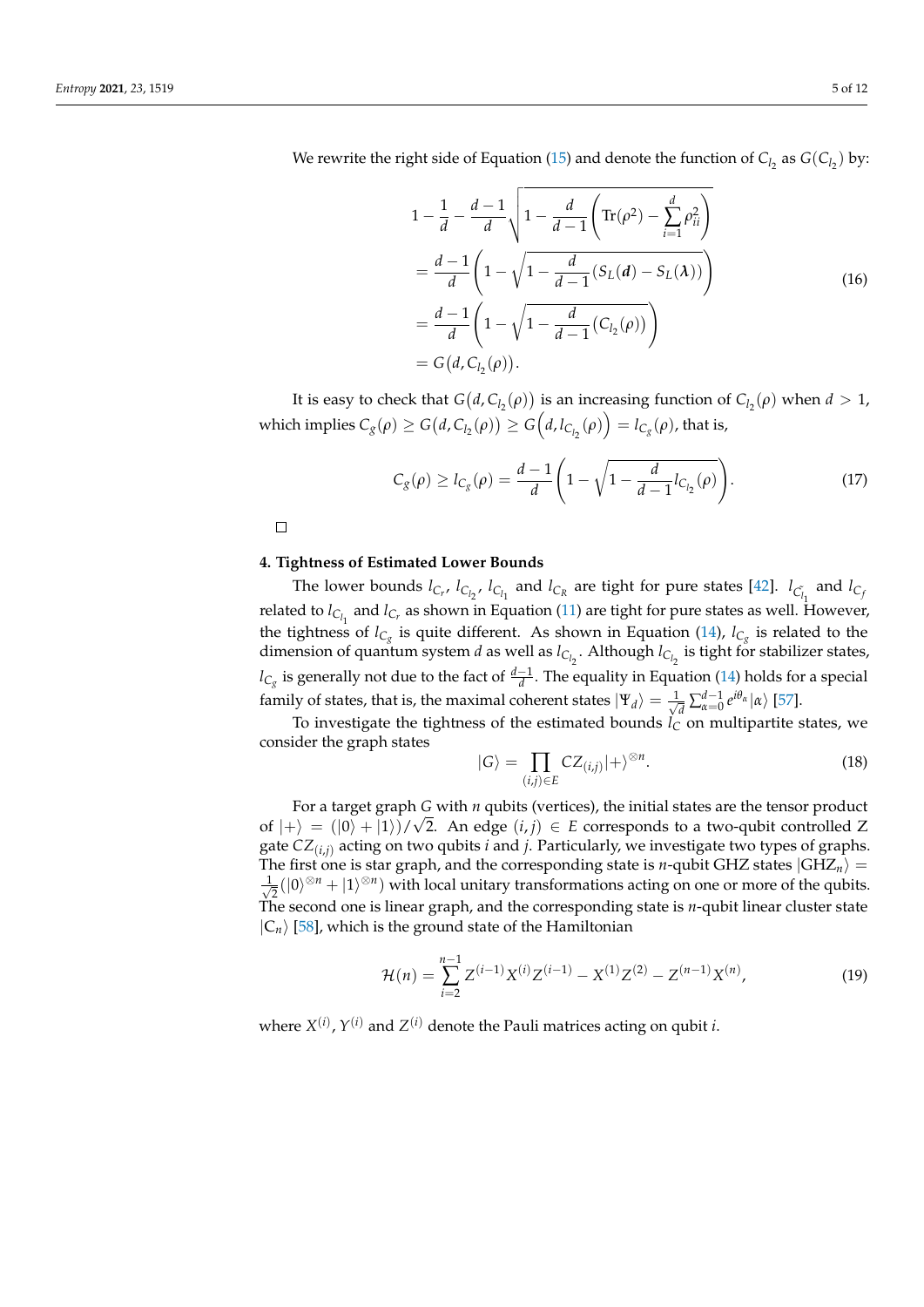<span id="page-5-0"></span>

**Figure 1.** The theoretical results  $\mathcal{P}_C$  of coherence measures of  $C_f(C_r)$ ,  $\tilde{C}_{l_1}(C_{l_1})$ ,  $C_g$  and  $C_R$  on states (a),  $|GHZ_n\rangle$  and (b),  $|C_n\rangle$ , where the x axis is the number of qubit. The theoretical results  $P_C$  on states (**c**),  $\rho_{\text{Noisy}}^{\text{GHZ}_4}$  (**d**),  $\rho_{\text{Noisy}}^{\text{C}_4}$ , where the x axis is the noisy parameter *η*.

For  $|GHZ_n\rangle$  and  $|C_n\rangle$  with *n* up to 10, we calculate  $P_C = l_C/C$  to indicate the tightness (accuracy) of estimations, and the results are shown in Figure [1a](#page-5-0),b, respectively. For  $|GHZ_n\rangle$ , we observe that  $\mathcal{P}_C$  is 1 in the estimation of  $C_f(C_r)$ ,  $\tilde{C}_{l_1}(C_{l_1})$  and  $C_R$ , which indicates the corresponding bounds are tight as the target states are pure state. The reason is that  $l_{\mathsf{C}_g}$  is determined by *d* and  $l_{C_{l_2}}$  as shown in Equation [\(14\)](#page-3-4). For  $|GHZ_n\rangle$ ,  $l_{C_{l_2}} = 1/2$  regardless of *n*. Then, we take the partial derivative of  $l_{C_g}$  in Equation [\(14\)](#page-3-4) with respect to *d*, and obtain:

$$
\frac{\partial l_{C_g}}{\partial d} = \frac{-\left(2(d-1)\left[\sqrt{1 - \frac{d}{d-1}l_{C_{l_2}}}-1\right] + dl_{C_{l_2}}\right)}{\sqrt{1 - \frac{d}{d-1}l_{C_{l_2}}}(2d^2 - 2d^3)}
$$
\n
$$
\leq -\frac{3(d-1) - 2(d-1)\sqrt{1 - \frac{d}{d-1}l_{C_{l_2}}}}{\sqrt{1 - \frac{d}{d-1}l_{C_{l_2}}}(2d^3 - 2d^2)}
$$
\n
$$
\leq 0.
$$
\n(20)

It is clear that  $l_{C_g}$  is monotonically decreasing with respect to *d*. Note that  $l_{C_g} \rightarrow$ ( √  $(2-1)/\sqrt{2} \approx 0.2929$  and  $\mathcal{P}_\mathcal{C} \to 2(\sqrt{2}-1)/\sqrt{2} \approx 0.5858$  when  $d \to \infty$ .

The results of  $|C_n\rangle$  is quite different as shown in Figure [1\(](#page-5-0)b).  $\mathcal{P}_C$  is 1 in the estimation of  $C_g$  as  $|C_n\rangle$  is in the form of maximally coherent state  $|\Psi_d\rangle = \frac{1}{\sqrt{2}}$  $\frac{1}{\sqrt{d}}\sum_{\alpha=0}^{d-1} e^{i\theta_{\alpha}} |\alpha\rangle$ . For example,  $|C_3\rangle = (|-0+\rangle + |-1-\rangle)/\sqrt{2}$  and we rewrite it in the computational basis:

$$
|C_3\rangle = \frac{1}{\sqrt{2^3}}(|000\rangle + |001\rangle + |010\rangle - |011\rangle + |100\rangle + |101\rangle - |110\rangle + |111\rangle). \tag{21}
$$

By re-encoding  $|a_1a_2a_3\rangle$  to  $|a\rangle$  by  $\alpha = a_12^2 + a_22^1 + a_32^0$ ,  $|C_3\rangle$  can be represented in the form of maximally coherent state  $\frac{1}{\sqrt{2}}$ *d*<sub>*d*</sub>  $\frac{1}{d} \sum_{\alpha=0}^{d-1} e^{i\theta_{\alpha}} |\alpha\rangle$  with  $\theta_{\alpha} = (0, 0, 0, \pi, 0, 0, \pi, 0).$ 

Furthermore, we investigate the robustness of  $P$  of GHZ states and linear cluster states in a noisy environment. We consider the following imperfect GHZ state and linear cluster state

$$
\rho_{\text{Noisy}}^{\psi} = (1 - \eta)|\psi\rangle\langle\psi| + \frac{\eta}{d}\mathbb{I}_{d},\tag{22}
$$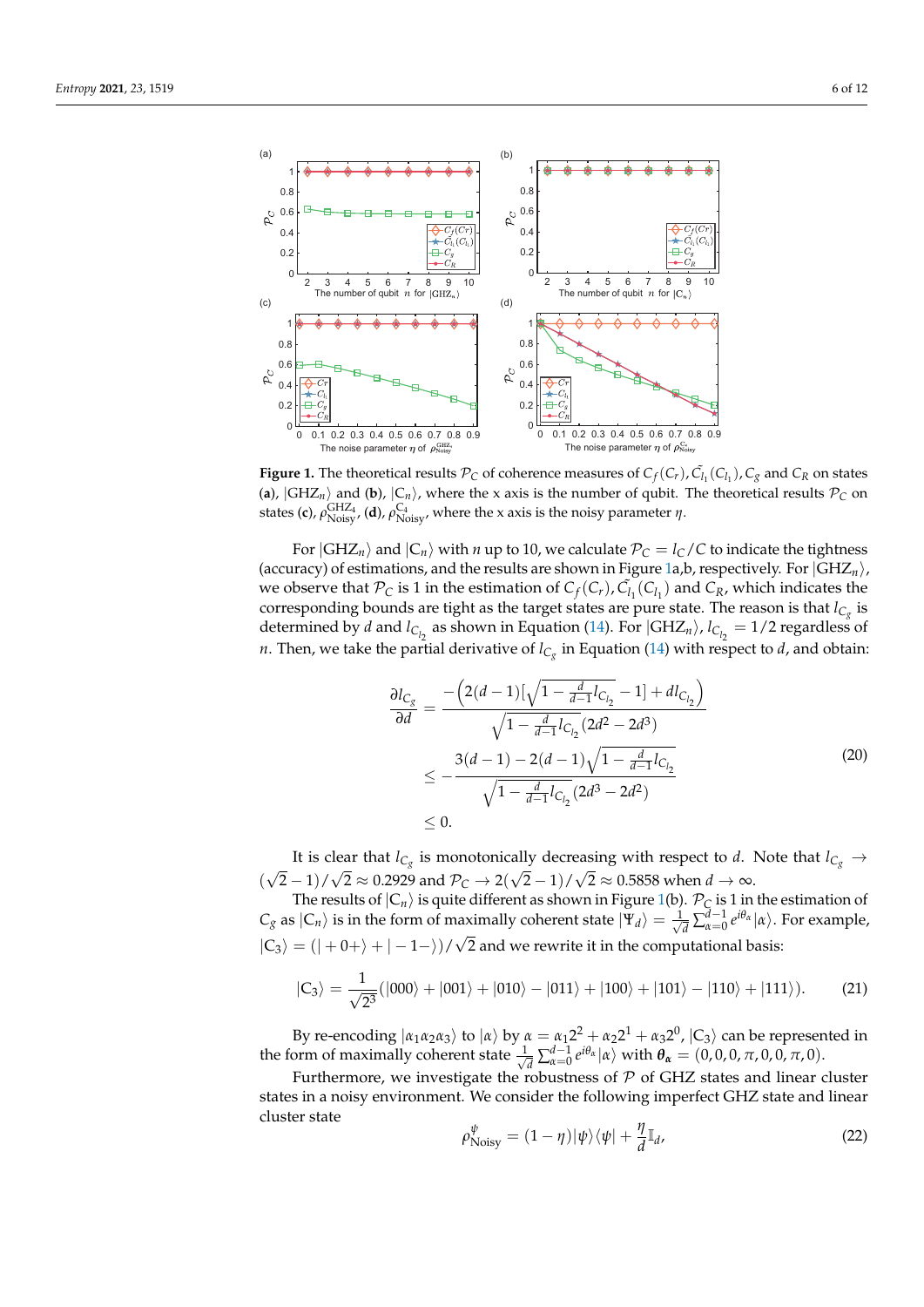with  $|\psi\rangle$  being either  $|GHZ_n\rangle$  or  $|C_n\rangle$  and  $0\leq\eta\leq 1.$  Note that  $\rho_{\text{Noisy}}^{\psi}$  can be written in the form of graph-diagonal state , i.e.,  $\rho_{\text{Noisy}}^{\psi} = \sum \lambda_k |\psi_k\rangle\langle\psi_k|$  so that  $l_{C_r}$  and  $l_{C_{l_2}}$  are tight for  $ρ_{Noisy}^ψ$  [\[43\]](#page-10-9). The estimation of *l<sub>C<sub>l<sub>1</sub></sub>* is equivalent to the optimization of</sub>

$$
\underset{\begin{subarray}{l}\n v_k \\
v_k \n\end{subarray}}{\text{minimize}} \sqrt{2l_{C_{l_2}}} \sum_{k=1}^{d(d-1)/2} \sqrt{v_k}
$$
\n
$$
\text{subject to } \sum_{k=1}^{d(d-1)/2} v_k = 1,
$$
\n
$$
0 \le v_k \le u_k.
$$
\n(23)

For  $\rho_{\textrm{Noisy}}^{\textrm{GHZ}_n}$  in the form of:

$$
\rho_{\text{Noisy}}^{\text{GHZ}_n} = \begin{pmatrix} \frac{1}{2}(1-\eta) + \frac{1}{2^n}\eta & 0 & \dots & \frac{1}{2}(1-\eta) \\ 0 & \frac{1}{2^n}\eta & \dots & 0 \\ \vdots & \vdots & \ddots & \vdots \\ 0 & \dots & \frac{1}{2^n}\eta & 0 \\ \frac{1}{2}(1-\eta) & 0 & \dots & \frac{1}{2}(1-\eta) + \frac{1}{2^n}\eta \end{pmatrix},
$$
(24)

it is easy to calculate that  $u_1 \geq 1$  and  $\hat{v}_k = \hat{u}_k = (1, 0, \dots, 0)$ . As  $l_{C_{l_2}}$  is tight for  $\rho_{\text{Noisy}}^{\text{GHZ}_n}$  so that we can obtain:

$$
l_{C_{l_1}} = \sqrt{2C_{l_2}} = \sqrt{2 \sum_{i \neq j} |\rho_{\text{Noisy}}^{\text{GHZ}_n}|_{ij}^2} = 1 - \eta = \sum_{i \neq j} |\rho_{\text{Noisy}}^{\text{GHZ}_n}|_{ij} = C_{l_1},
$$
(25)

which indicates  $l_{C_{l_1}}$  is tight for  $\rho_{\text{Noisy}}^{\text{GHZ}_n}$ . Following the same way, We can also obtain  $l_{C_R} = C_R$ . For  $\rho_{\textrm{Noisy}}^{ \textrm{C}_n}$ , as its matrix elements satisfy

$$
|\rho_{\text{Noisy}}^{\text{C}_n}|_{ij} = \begin{cases} \frac{1}{d} & \text{for } i = j\\ \frac{1-\eta}{d} & \text{for } i \neq j' \end{cases} \tag{26}
$$

so that we can calculate the  $C_{l_2} = l_{C_{l_2}} = \frac{d-1}{d}(1-\eta)^2$ ,  $C_R = C_{l_1} = (d-1)(1-\eta)$  and

$$
\hat{v}_k = \hat{u}_k = \{\underbrace{\frac{1}{\frac{d(d-1)}{2}(1-\eta)^2}, \dots, \frac{1}{\frac{d(d-1)}{2}(1-\eta)^2}}_{M}, \frac{1 - \frac{M}{\frac{d(d-1)}{2}(1-\eta)^2}, \underbrace{0,0,0,\dots,0,0}_{\frac{d(d-1)}{2}-(M+1)}\}.\tag{27}
$$

 $M = \lfloor \frac{d(d-1)}{2} \rfloor$  $\sum_{l=1}^{l-1} u_l \leq 1$ . With  $l_{C_{l_2}}$  and *M*, we can calculate  $l_{C_{l_1}}$  and  $l_{C_R}$ :

$$
l_{C_{l_1}} = l_{C_R} = \sqrt{\frac{2(d-1)}{d}(1-\eta)^2} \left( M \sqrt{\frac{1}{\frac{d(d-1)}{2}(1-\eta)^2}} + \sqrt{1 - \frac{M}{\frac{d(d-1)}{2}(1-\eta)^2}} \right). \tag{28}
$$

As  $M \approx \frac{d(d-1)}{2}$  $\frac{d-1}{2}(1-\eta)^2$  so we have  $l_{C_{l_1}}=l_{C_R}\approx (d-1)(1-\eta)^2$ . Therefore,  $\mathcal{P}_C$  of  $l_{C_{l_1}}$ and *l*<sub>C<sup>*R*</sup></sub> for noisy cluster state is  $l_{C_{l_1}}/C_{l_1} = l_{C_R}/C_R \approx 1 - \eta$ .

To give an intuitive illustration of our conclusion about the tightness of  $l_C$  on noisy states, we calculate  $P_C$  on 4-qubit noisy GHZ state and linear cluster state, that is,  $|GHZ_4\rangle =$  $(|0000\rangle + |1111\rangle)/\sqrt{2}$  and  $|C_4\rangle = (| + 0 + 0\rangle + | + 0 - 1\rangle + | -1 - 0\rangle + | -1 + 1\rangle)/2$ . The results are shown in Figure [1c](#page-5-0),d, respectively. In Figure 1c,  $\mathcal{P}_C$  of  $l_{C_r}$ ,  $l_{C_{l_1}}$  and  $l_{C_R}$  are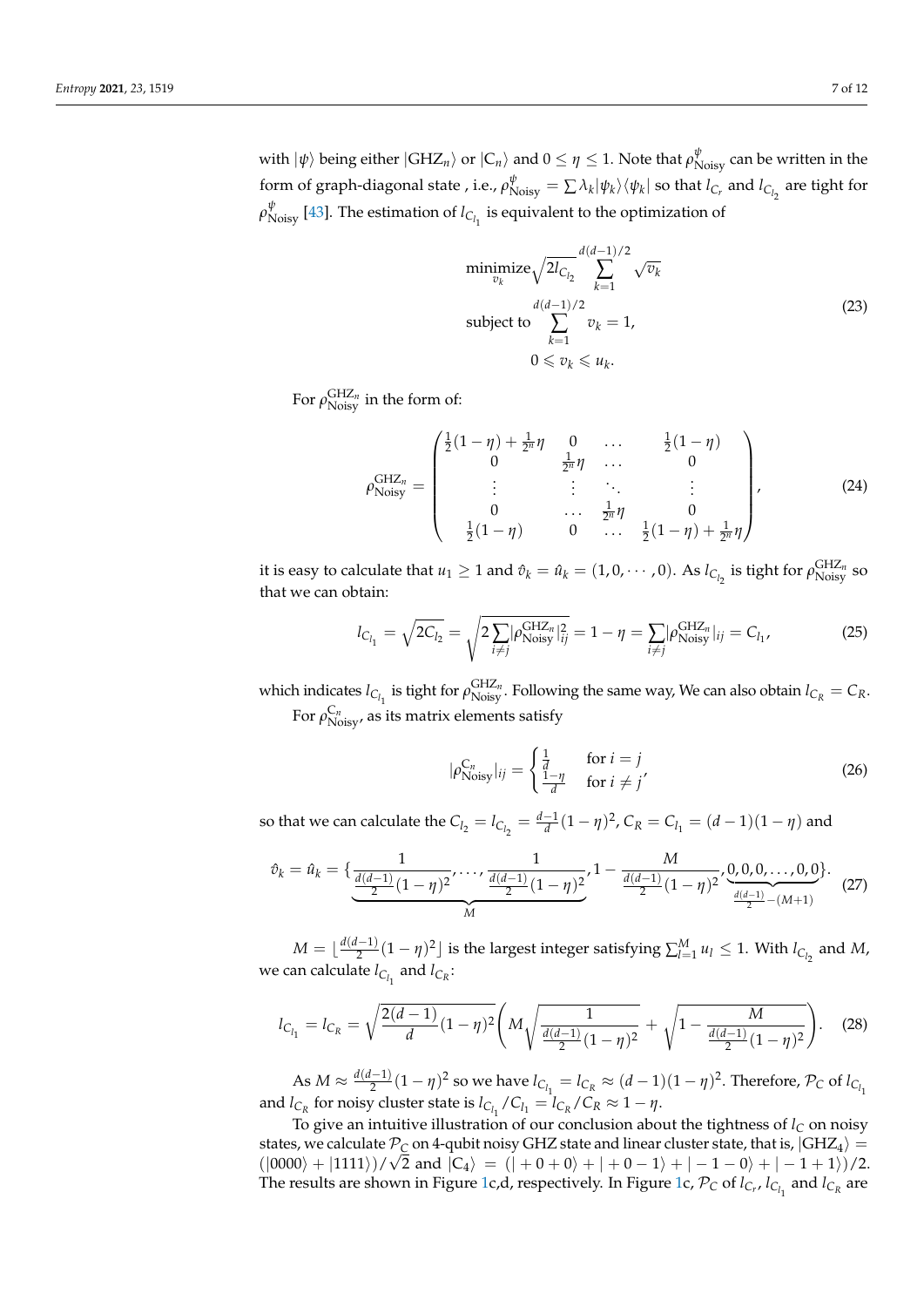still tight. In Figure [1d](#page-5-0),  $\mathcal{P}_C$  of  $l_{C_r}$  is tight while  $\mathcal{P}_C$  of  $l_{C_{l_1}}$  and  $l_{C_R}$  linearly decrease with  $\eta$ . *l*C<sub>*g*</sub></sub> also exhibits a linear decrease with *η* in Figure [1c](#page-5-0),d because  $l_{C_{l_2}} \sim (1 - \eta)^2$ .

## <span id="page-7-0"></span>**5. Comparison with Other Coherence Estimation Methods**

Besides the spectrum-estimation-based method, another two efficient coherence estimation methods for multipartite states have been proposed recently, namely the fidelitybased estimation method [\[44\]](#page-10-10) and the witness-based estimation method [\[46\]](#page-10-5), respectively. Specifically,  $C_f$ ,  $C_g$ ,  $\tilde{C}_l$ <sub>1</sub> can be estimated via the fidelity-based estimation method and  $C_R$ can be estimated via the witness-based estimation method. In this section, we compare the accuracy of  $l_C$  with the difference estimation method with experimental data of  $\rho_{\text{expt}}^{\text{GHZ}_3}$  and  $\rho^{\rm GHZ_4}_{\rm expt}$  from Ref. [\[43\]](#page-10-9).

To this end, we first estimate  $l_C$  of the coherence measures  $C$  introduced in Section [2](#page-1-0) on states  $\rho_{expt}^{GHZ_3}$  and  $\rho_{expt}^{GHZ_4}$  via the spectrum-estimation-based method. We employ the experimentally obtained expected values of the stabilizing operators S GHZ*<sup>n</sup>* and the corresponding statistical errors  $\sigma$  to construct constraints in *X*, and  $w \ge 0$  is the deviation to the mean value  $\langle S_i \rangle$  represented in  $\sigma_i$  [\[43\]](#page-10-9). We denote the lower bound of estimated multipartite coherence as  $l_{C,m}^w$ , where *C* is the coherence measure  $\in \{C_f(C_r), \tilde{C}_{l_1}(C_{l_1}), C_g, C_R\}$ and  $m \leq 2^n - 1$  is the stabilizing operators we selected for construction of constraints in *X*. In our estimations, all results are obtained by setting *w* = 3, which is based on the 3-sigma rule of normal distribution.. Here, we only consider the case of maximal  $l_{C,m}$ . In the ideal case, the maximal  $l_{C,m}$  is obtained by setting all *m* stabilizing operators in the constraint. However, a larger *m* might lead to the case of no feasible solution due to the imperfections in experiments. In practice, the maximal estimated coherence is often obtained with *m* ≤  $2^n$  − 1 stabilizing operators. Let *l*<sup>max</sup> be the maximal estimated coherence over all subsets  $\{S_i\}$ , where the number of subset is  $\sum_{m=1}^{2^n-1} {2^n-1 \choose m} = 2^{2^n-1}-1$ . The results of  $l_C^{max}$ are shown in Table [1.](#page-7-1)

<span id="page-7-1"></span>**Table 1.** Comparison of the spectrum-estimation-based [\[42\]](#page-10-8), fidelity-based [\[44\]](#page-10-10) and witness-based coherence estimation methods [\[46\]](#page-10-5) on  $\rho_{expt}^{GHZ_3}$  and  $\rho_{expt}^{GHZ_4}$ . The cases of *W*<sub>1</sub> and *W*<sub>3</sub> are discussed in Ref. [\[46\]](#page-10-5).

| <b>Coherence Measure</b>                      | Method                         | GHZ <sub>3</sub><br>$\rho_{\rm expt}$ |                 | GHZ <sub>4</sub><br>$\rho_{\rm expt}$     |                                                                        |
|-----------------------------------------------|--------------------------------|---------------------------------------|-----------------|-------------------------------------------|------------------------------------------------------------------------|
|                                               |                                | $l_C^{\max}$                          | $\mathcal{P}_C$ | $l_C^{\max}$                              | $\mathcal{P}_C$                                                        |
|                                               | Tomography                     | 0.8755(19)                            |                 | 0.9059(29)                                |                                                                        |
| $Cr/C_f$                                      | Spectrum Est.                  | 0.8099                                | $92.51(22)\%$   | 0.8680                                    | 95.81(32)%                                                             |
|                                               | Fid.-Based Est.                | 0.2216(2)                             | 25.31(31)%      | 0.2163(3)                                 | 34.91(46)%                                                             |
|                                               | Tomography                     | 1.2810(47)                            |                 | 1.4248(46)                                |                                                                        |
| $C_{l_1}/C_{l_1}$                             | Spectrum Est.                  | 0.9393                                | 73.09(37)%      | 0.9420                                    | $66.11(32)\%$                                                          |
|                                               | Fid.-Based Est.                | 0.9287(6)                             | 72.50(43)%      | 0.9139(8)                                 | $64.14(41)\%$                                                          |
|                                               | Tomography                     | 0.3571(11)                            |                 | 0.3728(17)                                |                                                                        |
| $C_{\mathcal{Q}}$                             | Spectrum Est.                  | 0.2789                                | 78.10(31)%      | 0.2710                                    | 72.69(46)%                                                             |
|                                               | Fid.-Based Est.                | 0.0229(0)                             | $6.41(31)\%$    | 0.0222(0)                                 | $5.95(46)\%$                                                           |
|                                               | Tomography                     | 1.2680(50)                            |                 | 1.3942(48)                                |                                                                        |
| $C_R$                                         | Spectrum Est.                  | 0.9393                                | 73.84(39)%      | 0.9420                                    | $67.56(34)\%$                                                          |
|                                               | $-\text{Tr}(W_3\rho)^1$        | 0.4644(3)                             | $36.62(46)\%$   | 0.4659(4)                                 | $33.42(43)\%$                                                          |
| $1 - 1 - 1$<br>1 - 1 - - - 1 <i>1 -</i> - - 1 | $-\text{Tr}(W_1\rho)^2$<br>2.1 | 0.4714(3)                             | 37.17(46)%      | 0.4684(4)<br>$-1$<br>$\sim$ $\sim$ $\sim$ | $33.60(43)\%$<br>$\left(1,1,1,2,1\right)$ , $\left(1,1,2,1,2,1\right)$ |

 $W_3 = \frac{1}{2} \mathbb{I} - |\text{GHZ}_n\rangle\langle \text{GHZ}_n|;^2 W_1 = \Delta(|\text{GHZ}_n\rangle\langle \text{GHZ}_n|) - |\text{GHZ}_n\rangle\langle \text{GHZ}_n|$ , where  $\Delta(\rho) = \sum_{i=1}^d |i\rangle\langle i|\rho|i\rangle\langle i|.$ 

The accuracy estimated bounds is indicated by  $\mathcal{P}_C = l_C^{\max}/C$ . Note that  $C_r$  and  $C_{l_1}$  of  $\rho^\psi_{\rm expt}$  can be calculated directly according to the definition in Equations [\(1\)](#page-1-1) and [\(2\)](#page-1-2), while the calculations of  $C_g(\cdot)$  and  $C_R(\cdot)$  require converting them to the convex optimization problem [\[19,](#page-9-12)[20,](#page-9-13)[59\]](#page-10-22) and the corresponding solution [\[60](#page-10-23)[–62\]](#page-10-24). The calculation of  $C_f$ ,  $\tilde{C}_{l_1}$ requires optimizing all pure state decomposition, and there is no general method for analytical and numerical solutions except a few special cases. Therefore, we replace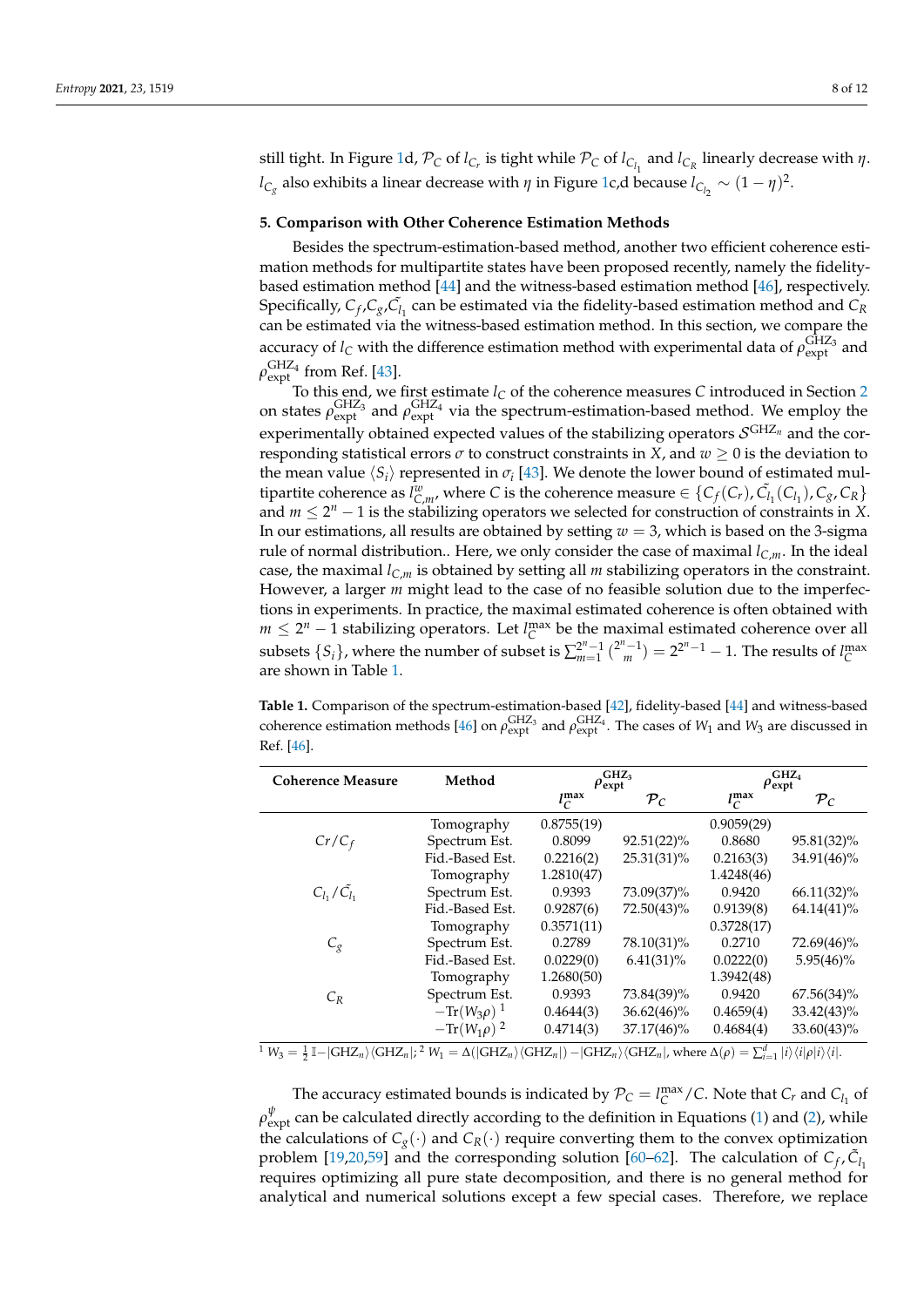$C_f$ ,  $\tilde{C}_{l_1}$  of these tomographic states by their  $C_r$ ,  $C_{l_1}$  when calculating the estimated accuracy, respectively. The replacement increases  $P_C$  when we compare the two estimation methods of spectrum-estimation-based and fidelity-based so that it does not affect our conclusion about the comparison.

We also perform the fidelity-based estimation method and witness-based estimation method on the same experimental data to obtain  $l_c$  and  $P_c$ . The results of  $l_c$  and  $P_c$  with these three estimation methods are shown in Table [1.](#page-7-1) We find that the spectrum-estimationbased and fidelity-based coherence estimation methods have similar performance on the estimation of  $\tilde{C}_{l_1}$ , in which the accuracy is beyond 0.7 for  $\rho_{expt}^{GHZ_3}$  and 0.6 for  $\rho_{expt}^{GHZ_4}$ . Importantly, the spectrum-estimation-based method shows a significant enhancement in the estimation of  $C_f$  and  $C_g$  compared with the fidelity-based method, as well as in the estimation of  $C_R$  compared with the witness-based method.

## <span id="page-8-0"></span>**6. Conclusions**

In this work, we first develop the approach to estimating the lower bound of coherence for the geometric measure of coherence via the spectrum-estimation-based method, that is, we present the relation between the geometric measure of coherence and the *l*<sub>2</sub> norm of coherence. Then, we investigate the tightness of estimations of various coherence measures on GHZ states and linear cluster states, including the geometric measure of coherence, the relative entropy of coherence, the *l*1-norm of coherence, the robustness of coherence, and some convex roof quantifiers of coherence. Finally, we compare the accuracy of the estimated lower bound with the spectrum-estimation-based method, fidelity-based estimation method, and the witness-based estimation method on the same experimental data.

We conclude that the spectrum-estimation-based method is an efficient toolbox for indicating various multipartite coherence measures. For *n*-qubit stabilizer states, it only requires *n* measurements to the minimum instead of the 3 *<sup>n</sup>* measurements required in quantum state tomography. Second, the tightness of the lower bound is not only determined by whether the target state is pure or mixed but also by the coherence measures. We provide examples showing that the lower bound of the geometric measure of coherence is tight for *n*-qubit linear cluster states but is not tight for noisy *n*-qubit GHZ states, and the lower bounds of the robustness of coherence and the *l*1-norm of coherence are tight for noisy *n*-qubit GHZ states but are not tight for noisy *n*-qubit linear cluster states. Third, we find that the spectrum-estimation-based method has a significant improvement in coherence estimation compared to the fidelity-based method and the witness-based method.

There are two potential directions along this line of research. On the one hand, the enhancement of accuracy is observed on experimentally prepared 3- and 4-qubit GHZ states. Whether the superiority of the spectrum-estimation-based scheme still remains for other entangled states is an open question. We conjecture that the superiority still remains as it employs more information (expected values of stabilizing operators) for the conclusion instead of one indicator. However, a rigorous conclusion about the comparison between different efficient schemes for general entangled states still requires sophisticated calculations. On the other hand, there have been remarkable advances in the certification of intermediatescale quantum systems [\[63\]](#page-10-25), such as the classical shadows method [\[64–](#page-10-26)[67\]](#page-11-0) and quantum overlapping tomography [\[68\]](#page-11-1). The incorporation of the spectrum-estimation-based scheme into these advanced schemes may shed light on the investigation of multipartite coherence. For example, the quantum overlapping tomography is able to efficiently reconstruct the density matrices of subsystems [\[68\]](#page-11-1). Thus, the distribution of coherence in the multipartite system [\[16\]](#page-9-21) could be efficiently detected using the spectrum-estimation-based scheme and quantum overlapping tomography.

**Author Contributions:** Conceptualization, H.L.; investigation, Q.-M.D., X.-X.F. and H.L. All authors have read and agreed to the published version of the manuscript.

**Funding:** This research was funded by the National Natural Science Foundation of China (Grant No. 11974213 and No. 92065112), National Key R&D Program of China (Grant No. 2019YFA0308200),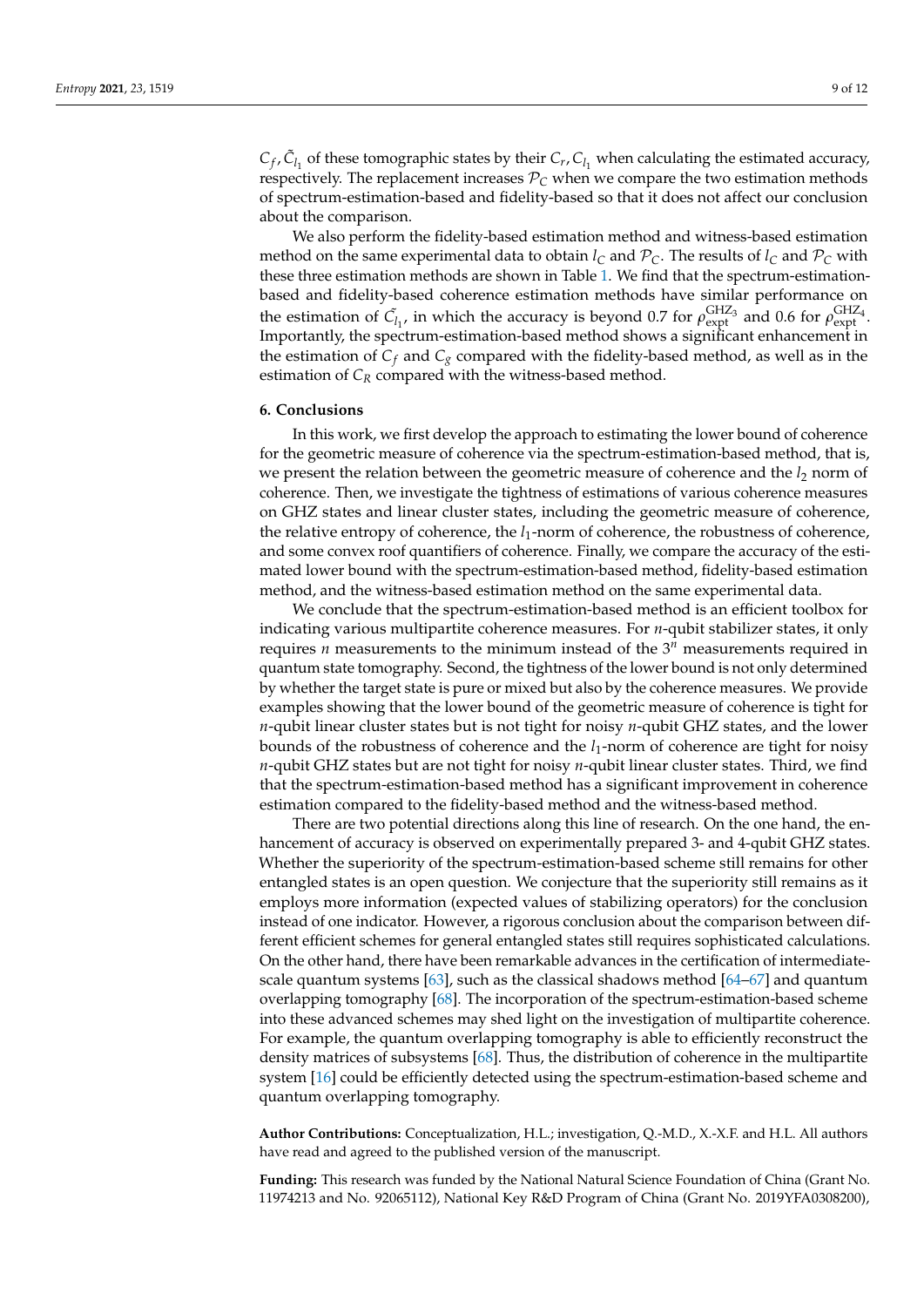and Shandong Provincial Natural Science Foundation (Grant No. ZR2019MA001 and No. ZR2020JQ05), Shandong Provincial Key R&D Program (Grant No. 2019JZZY010205), Taishan Scholar of Shandong Province (Grant No. tsqn202103013) and Shandong University Multidisciplinary Research and Innovation Team of Young Scholars (Grant No. 2020QNQT).

**Data Availability Statement:** Data supporting reported results can be found in Ref. [\[43\]](#page-10-9).

**Conflicts of Interest:** The authors declare no conflict of interest.

#### **References**

- <span id="page-9-0"></span>1. Nielsen, M.A.; Chuang, I.L. *Quantum Computation and Quantum Information*, 10th anniversary ed.; Cambridge University Press: Cambridge, MA, USA; New York, NY, USA, 2010.
- <span id="page-9-1"></span>2. Giovannetti, V.; Lloyd, S.; Maccone, L. Quantum-Enhanced Measurements: Beating the Standard Quantum Limit. *Science* **2004**, *306*, 1330–1336. [\[CrossRef\]](http://doi.org/10.1126/science.1104149) [\[PubMed\]](http://www.ncbi.nlm.nih.gov/pubmed/15550661)
- <span id="page-9-2"></span>3. Giovannetti, V.; Lloyd, S.; Maccone, L. Advances in Quantum Metrology. *Nat. Photonics* **2011**, *5*, 222–229. [\[CrossRef\]](http://dx.doi.org/10.1038/nphoton.2011.35)
- <span id="page-9-3"></span>4. Lostaglio, M.; Jennings, D.; Rudolph, T. Description of Quantum Coherence in Thermodynamic Processes Requires Constraints beyond Free Energy. *Nat. Commun.* **2015**, *6*, 6383. [\[CrossRef\]](http://dx.doi.org/10.1038/ncomms7383)
- 5. Narasimhachar, V.; Gour, G. Low-Temperature Thermodynamics with Quantum Coherence. *Nat. Commun.* **2015**, *6*, 7689. [\[CrossRef\]](http://dx.doi.org/10.1038/ncomms8689) [\[PubMed\]](http://www.ncbi.nlm.nih.gov/pubmed/26138621)
- 6. Åberg, J. Catalytic Coherence. *Phys. Rev. Lett.* **2014**, *113*, 150402. [\[CrossRef\]](http://dx.doi.org/10.1103/PhysRevLett.113.150402)
- <span id="page-9-4"></span>7. Gour, G.; Müller, M.P.; Narasimhachar, V.; Spekkens, R.W.; Yunger Halpern, N. The Resource Theory of Informational Nonequilibrium in Thermodynamics. *Phys. Rep.* **2015**, *583*, 1–58. [\[CrossRef\]](http://dx.doi.org/10.1016/j.physrep.2015.04.003)
- <span id="page-9-5"></span>8. Huelga, S.F.; Plenio, M.B. Vibrations, Quanta and Biology. *Contemp. Phys.* **2013**, *54*, 181–207. [\[CrossRef\]](http://dx.doi.org/10.1080/00405000.2013.829687)
- 9. Lloyd, S. Quantum Coherence in Biological Systems. *J. Phys.: Conf. Ser.* **2011**, *302*, 012037. [\[CrossRef\]](http://dx.doi.org/10.1088/1742-6596/302/1/012037)
- 10. Lambert, N.; Chen, Y.N.; Cheng, Y.C.; Li, C.M.; Chen, G.Y.; Nori, F. Quantum Biology. *Nat. Phys.* **2013**, *9*, 10–18. [\[CrossRef\]](http://dx.doi.org/10.1038/nphys2474)
- <span id="page-9-6"></span>11. Romero, E.; Augulis, R.; Novoderezhkin, V.I.; Ferretti, M.; Thieme, J.; Zigmantas, D.; van Grondelle, R. Quantum Coherence in Photosynthesis for Efficient Solar-Energy Conversion. *Nat. Phys.* **2014**, *10*, 676–682. [\[CrossRef\]](http://dx.doi.org/10.1038/nphys3017)
- <span id="page-9-7"></span>12. Baumgratz, T.; Cramer, M.; Plenio, M.B. Quantifying Coherence. *Phys. Rev. Lett.* **2014**, *113*, 140401. [\[CrossRef\]](http://dx.doi.org/10.1103/PhysRevLett.113.140401)
- 13. Streltsov, A.; Adesso, G.; Plenio, M.B. Colloquium. *Rev. Mod. Phys.* **2017**, *89*, 041003. [\[CrossRef\]](http://dx.doi.org/10.1103/RevModPhys.89.041003)
- <span id="page-9-8"></span>14. Hu, M.L.; Hu, X.; Wang, J.; Peng, Y.; Zhang, Y.R.; Fan, H. Quantum Coherence and Geometric Quantum Discord. *Phys. Rep.* **2018**, *762–764*, 1–100. [\[CrossRef\]](http://dx.doi.org/10.1016/j.physrep.2018.07.004)
- <span id="page-9-9"></span>15. Bromley, T.R.; Cianciaruso, M.; Adesso, G. Frozen Quantum Coherence. *Phys. Rev. Lett.* **2015**, *114*, 210401. [\[CrossRef\]](http://dx.doi.org/10.1103/PhysRevLett.114.210401)
- <span id="page-9-21"></span>16. Radhakrishnan, C.; Parthasarathy, M.; Jambulingam, S.; Byrnes, T. Distribution of Quantum Coherence in Multipartite Systems. *Phys. Rev. Lett.* **2016**, *116*, 150504. [\[CrossRef\]](http://dx.doi.org/10.1103/PhysRevLett.116.150504) [\[PubMed\]](http://www.ncbi.nlm.nih.gov/pubmed/27127948)
- <span id="page-9-11"></span>17. Streltsov, A.; Singh, U.; Dhar, H.S.; Bera, M.N.; Adesso, G. Measuring Quantum Coherence with Entanglement. *Phys. Rev. Lett.* **2015**, *115*, 020403. [\[CrossRef\]](http://dx.doi.org/10.1103/PhysRevLett.115.020403)
- <span id="page-9-10"></span>18. Yao, Y.; Xiao, X.; Ge, L.; Sun, C.P. Quantum Coherence in Multipartite Systems. *Phys. Rev. A* **2015**, *92*, 022112. [\[CrossRef\]](http://dx.doi.org/10.1103/PhysRevA.92.022112)
- <span id="page-9-12"></span>19. Napoli, C.; Bromley, T.R.; Cianciaruso, M.; Piani, M.; Johnston, N.; Adesso, G. Robustness of Coherence: An Operational and Observable Measure of Quantum Coherence. *Phys. Rev. Lett.* **2016**, *116*, 150502. [\[CrossRef\]](http://dx.doi.org/10.1103/PhysRevLett.116.150502)
- <span id="page-9-13"></span>20. Piani, M.; Cianciaruso, M.; Bromley, T.R.; Napoli, C.; Johnston, N.; Adesso, G. Robustness of Asymmetry and Coherence of Quantum States. *Phys. Rev. A* **2016**, *93*, 042107. [\[CrossRef\]](http://dx.doi.org/10.1103/PhysRevA.93.042107)
- <span id="page-9-14"></span>21. Yuan, X.; Zhou, H.; Cao, Z.; Ma, X. Intrinsic Randomness as a Measure of Quantum Coherence. *Phys. Rev. A* **2015**, *92*, 022124. [\[CrossRef\]](http://dx.doi.org/10.1103/PhysRevA.92.022124)
- <span id="page-9-19"></span>22. Winter, A.; Yang, D. Operational Resource Theory of Coherence. *Phys. Rev. Lett.* **2016**, *116*, 120404. [\[CrossRef\]](http://dx.doi.org/10.1103/PhysRevLett.116.120404)
- <span id="page-9-20"></span>23. Zhu, H.; Ma, Z.; Cao, Z.; Fei, S.M.; Vedral, V. Operational One-to-One Mapping between Coherence and Entanglement Measures. *Phys. Rev. A* **2017**, *96*, 032316. [\[CrossRef\]](http://dx.doi.org/10.1103/PhysRevA.96.032316)
- 24. Liu, C.L.; Zhang, D.J.; Yu, X.D.; Ding, Q.M.; Liu, L. A New Coherence Measure Based on Fidelity. *Quantum Inf. Process* **2017**, *16*, 198. [\[CrossRef\]](http://dx.doi.org/10.1007/s11128-017-1650-7)
- <span id="page-9-15"></span>25. Qi, X.; Gao, T.; Yan, F. Measuring Coherence with Entanglement Concurrence. *J. Phys. A Math. Theor.* **2017**, *50*, 285301. [\[CrossRef\]](http://dx.doi.org/10.1088/1751-8121/aa7638)
- <span id="page-9-16"></span>26. Shao, L.H.; Xi, Z.; Fan, H.; Li, Y. Fidelity and Trace-Norm Distances for Quantifying Coherence. *Phys. Rev. A* **2015**, *91*, 042120. [\[CrossRef\]](http://dx.doi.org/10.1103/PhysRevA.91.042120)
- 27. Chin, S. Coherence Number as a Discrete Quantum Resource. *Phys. Rev. A* **2017**, *96*, 042336. [\[CrossRef\]](http://dx.doi.org/10.1103/PhysRevA.96.042336)
- 28. Rana, S.; Parashar, P.; Lewenstein, M. Trace-Distance Measure of Coherence. *Phys. Rev. A* **2016**, *93*, 012110. [\[CrossRef\]](http://dx.doi.org/10.1103/PhysRevA.93.012110)
- 29. Zhou, Y.; Zhao, Q.; Yuan, X.; Ma, X. Polynomial Measure of Coherence. *New J. Phys.* **2017**, *19*, 123033. [\[CrossRef\]](http://dx.doi.org/10.1088/1367-2630/aa91fa)
- 30. Xi, Z.; Yuwen, S. Coherence Measure: Logarithmic Coherence Number. *Phys. Rev. A* **2019**, *99*, 022340. [\[CrossRef\]](http://dx.doi.org/10.1103/PhysRevA.99.022340)
- 31. Xi, Z.; Yuwen, S. Epsilon-Smooth Measure of Coherence. *Phys. Rev. A* **2019**, *99*, 012308. [\[CrossRef\]](http://dx.doi.org/10.1103/PhysRevA.99.012308)
- <span id="page-9-17"></span>32. Cui, X.D.; Liu, C.L.; Tong, D.M. Examining the Validity of Schatten-\$p\$-Norm-Based Functionals as Coherence Measures. *Phys. Rev. A* **2020**, *102*, 022420. [\[CrossRef\]](http://dx.doi.org/10.1103/PhysRevA.102.022420)
- <span id="page-9-18"></span>33. Streltsov, A.; Chitambar, E.; Rana, S.; Bera, M.N.; Winter, A.; Lewenstein, M. Entanglement and Coherence in Quantum State Merging. *Phys. Rev. Lett.* **2016**, *116*, 240405. [\[CrossRef\]](http://dx.doi.org/10.1103/PhysRevLett.116.240405) [\[PubMed\]](http://www.ncbi.nlm.nih.gov/pubmed/27367369)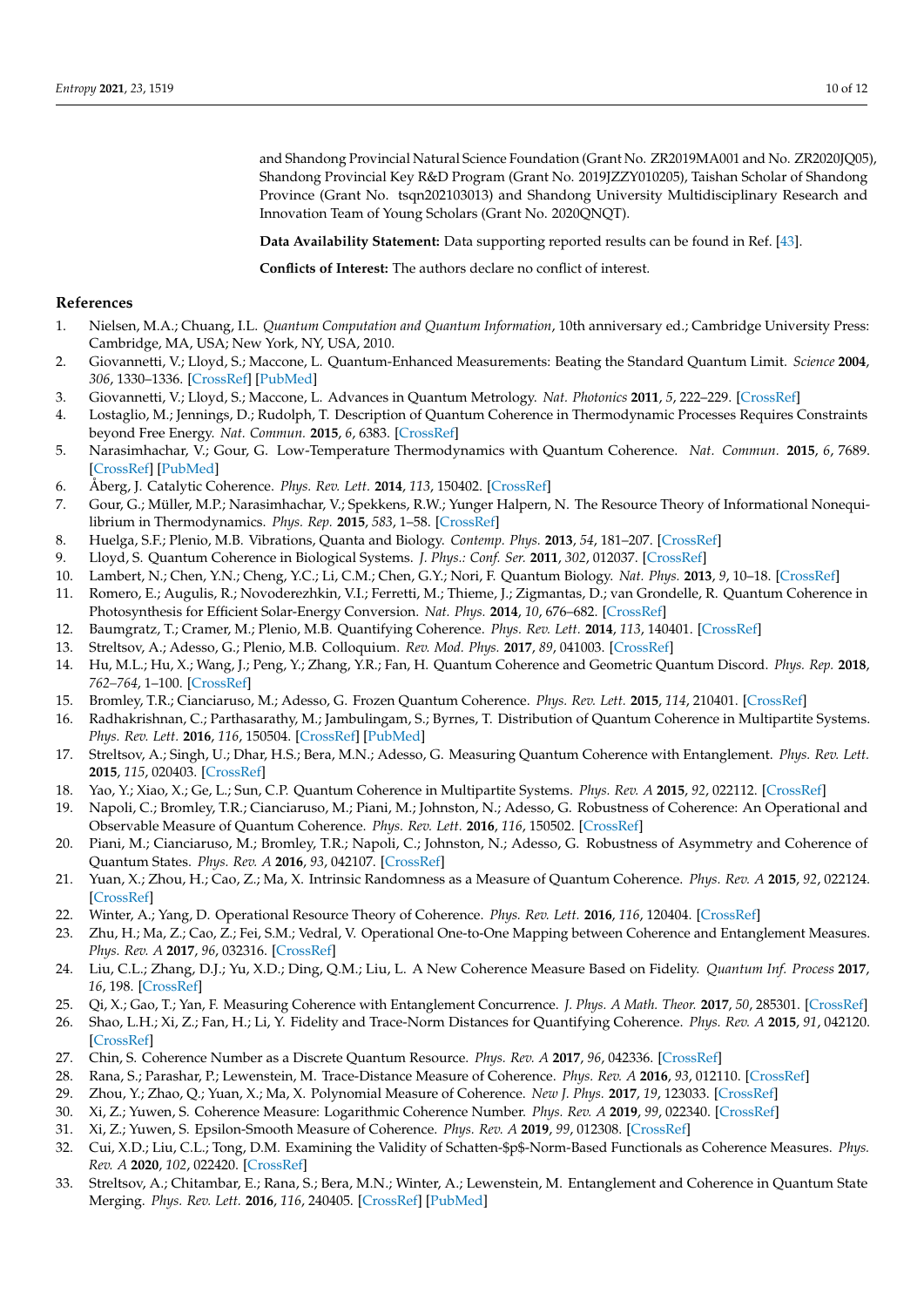- <span id="page-10-0"></span>34. Chitambar, E.; Streltsov, A.; Rana, S.; Bera, M.N.; Adesso, G.; Lewenstein, M. Assisted Distillation of Quantum Coherence. *Phys. Rev. Lett.* **2016**, *116*, 070402. [\[CrossRef\]](http://dx.doi.org/10.1103/PhysRevLett.116.070402)
- <span id="page-10-1"></span>35. Streltsov, A.; Rana, S.; Bera, M.N.; Lewenstein, M. Towards Resource Theory of Coherence in Distributed Scenarios. *Phys. Rev. X* **2017**, *7*, 011024. [\[CrossRef\]](http://dx.doi.org/10.1103/PhysRevX.7.011024)
- <span id="page-10-2"></span>36. Styliaris, G.; Anand, N.; Campos Venuti, L.; Zanardi, P. Quantum Coherence and the Localization Transition. *Phys. Rev. B* **2019**, *100*, 224204. [\[CrossRef\]](http://dx.doi.org/10.1103/PhysRevB.100.224204)
- <span id="page-10-3"></span>37. Zhang, C.; Bromley, T.R.; Huang, Y.F.; Cao, H.; Lv, W.M.; Liu, B.H.; Li, C.F.; Guo, G.C.; Cianciaruso, M.; Adesso, G. Demonstrating Quantum Coherence and Metrology That Is Resilient to Transversal Noise. *Phys. Rev. Lett.* **2019**, *123*, 180504. [\[CrossRef\]](http://dx.doi.org/10.1103/PhysRevLett.123.180504) [\[PubMed\]](http://www.ncbi.nlm.nih.gov/pubmed/31763920)
- <span id="page-10-4"></span>38. Smith, G.; Smolin, J.A.; Yuan, X.; Zhao, Q.; Girolami, D.; Ma, X. Quantifying Coherence and Entanglement via Simple Measurements. *arXiv* **2017**, arXiv:1707.09928.
- 39. Wang, Y.T.; Tang, J.S.; Wei, Z.Y.; Yu, S.; Ke, Z.J.; Xu, X.Y.; Li, C.F.; Guo, G.C. Directly Measuring the Degree of Quantum Coherence Using Interference Fringes. *Phys. Rev. Lett.* **2017**, *118*, 020403. [\[CrossRef\]](http://dx.doi.org/10.1103/PhysRevLett.118.020403) [\[PubMed\]](http://www.ncbi.nlm.nih.gov/pubmed/28128592)
- <span id="page-10-6"></span>40. Yuan, Y.; Hou, Z.; Tang, J.F.; Streltsov, A.; Xiang, G.Y.; Li, C.F.; Guo, G.C. Direct Estimation of Quantum Coherence by Collective Measurements. *Npj Quantum Inf.* **2020**, *6*, 1–5. [\[CrossRef\]](http://dx.doi.org/10.1038/s41534-020-0280-6)
- <span id="page-10-7"></span>41. Zhang, D.J.; Liu, C.L.; Yu, X.D.; Tong, D.M. Estimating Coherence Measures from Limited Experimental Data Available. *Phys. Rev. Lett.* **2018**, *120*, 170501. [\[CrossRef\]](http://dx.doi.org/10.1103/PhysRevLett.120.170501) [\[PubMed\]](http://www.ncbi.nlm.nih.gov/pubmed/29756821)
- <span id="page-10-8"></span>42. Yu, X.D.; Gühne, O. Detecting Coherence via Spectrum Estimation. *Phys. Rev. A* **2019**, *99*, 062310. [\[CrossRef\]](http://dx.doi.org/10.1103/PhysRevA.99.062310)
- <span id="page-10-9"></span>43. Ding, Q.M.; Fang, X.X.; Yuan, X.; Zhang, T.; Lu, H. Efficient Estimation of Multipartite Quantum Coherence. *Phys. Rev. Res.* **2021**, *3*, 023228. [\[CrossRef\]](http://dx.doi.org/10.1103/PhysRevResearch.3.023228)
- <span id="page-10-10"></span>44. Dai, Y.; Dong, Y.; Xu, Z.; You, W.; Zhang, C.; Gühne, O. Experimentally Accessible Lower Bounds for Genuine Multipartite Entanglement and Coherence Measures. *Phys. Rev. Appl.* **2020**, *13*, 054022. [\[CrossRef\]](http://dx.doi.org/10.1103/PhysRevApplied.13.054022)
- 45. Mandal, S.; Narozniak, M.; Radhakrishnan, C.; Jiao, Z.Q.; Jin, X.M.; Byrnes, T. Characterizing coherence with quantum observables. *Phys. Rev. Res.* **2020**, *2*, 013157. [\[CrossRef\]](http://dx.doi.org/10.1103/PhysRevResearch.2.013157)
- <span id="page-10-5"></span>46. Ma, Z.; Zhang, Z.; Dai, Y.; Dong, Y.; Zhang, C. Detecting and Estimating Coherence Based on Coherence Witnesses. *Phys. Rev. A* **2021**, *103*, 012409. [\[CrossRef\]](http://dx.doi.org/10.1103/PhysRevA.103.012409)
- <span id="page-10-11"></span>47. Yu, X.D.; Zhang, D.J.; Liu, C.L.; Tong, D.M. Measure-Independent Freezing of Quantum Coherence. *Phys. Rev. A* **2016**, *93*, 060303. [\[CrossRef\]](http://dx.doi.org/10.1103/PhysRevA.93.060303)
- <span id="page-10-12"></span>48. Ma, J.; Zhou, Y.; Yuan, X.; Ma, X. Operational Interpretation of Coherence in Quantum Key Distribution. *Phys. Rev. A* **2019**, *99*, 062325. [\[CrossRef\]](http://dx.doi.org/10.1103/PhysRevA.99.062325)
- <span id="page-10-13"></span>49. Bera, M.N.; Qureshi, T.; Siddiqui, M.A.; Pati, A.K. Duality of Quantum Coherence and Path Distinguishability. *Phys. Rev. A* **2015**, *92*, 012118. [\[CrossRef\]](http://dx.doi.org/10.1103/PhysRevA.92.012118)
- <span id="page-10-14"></span>50. Hillery, M. Coherence as a Resource in Decision Problems: The Deutsch-Jozsa Algorithm and a Variation. *Phys. Rev. A* **2016**, *93*, 012111. [\[CrossRef\]](http://dx.doi.org/10.1103/PhysRevA.93.012111)
- 51. Shi, H.L.; Liu, S.Y.; Wang, X.H.; Yang, W.L.; Yang, Z.Y.; Fan, H. Coherence Depletion in the Grover Quantum Search Algorithm. *Phys. Rev. A* **2017**, *95*, 032307. [\[CrossRef\]](http://dx.doi.org/10.1103/PhysRevA.95.032307)
- <span id="page-10-15"></span>52. Liu, Y.C.; Shang, J.; Zhang, X. Coherence Depletion in Quantum Algorithms. *Entropy* **2019**, *21*, 260. [\[CrossRef\]](http://dx.doi.org/10.3390/e21030260)
- <span id="page-10-16"></span>53. Takagi, R.; Regula, B.; Bu, K.; Liu, Z.W.; Adesso, G. Operational Advantage of Quantum Resources in Subchannel Discrimination. *Phys. Rev. Lett.* **2019**, *122*, 140402. [\[CrossRef\]](http://dx.doi.org/10.1103/PhysRevLett.122.140402) [\[PubMed\]](http://www.ncbi.nlm.nih.gov/pubmed/31050492)
- <span id="page-10-17"></span>54. Hiroshima, T. Majorization Criterion for Distillability of a Bipartite Quantum State. *Phys. Rev. Lett.* **2003**, *91*, 057902. [\[CrossRef\]](http://dx.doi.org/10.1103/PhysRevLett.91.057902) [\[PubMed\]](http://www.ncbi.nlm.nih.gov/pubmed/12906635)
- <span id="page-10-18"></span>55. Nielsen, M.A.; Kempe, J. Separable States Are More Disordered Globally than Locally. *Phys. Rev. Lett.* **2001**, *86*, 5184–5187. [\[CrossRef\]](http://dx.doi.org/10.1103/PhysRevLett.86.5184)
- <span id="page-10-19"></span>56. Nielsen, M.A. Conditions for a Class of Entanglement Transformations. *Phys. Rev. Lett.* **1999**, *83*, 436–439. [\[CrossRef\]](http://dx.doi.org/10.1103/PhysRevLett.83.436)
- <span id="page-10-20"></span>57. Zhang, H.J.; Chen, B.; Li, M.; Fei, S.M.; Long, G.L. Estimation on Geometric Measure of Quantum Coherence. *Commun. Theor. Phys.* **2017**, *67*, 166. [\[CrossRef\]](http://dx.doi.org/10.1088/0253-6102/67/2/166)
- <span id="page-10-21"></span>58. Briegel, H.J.; Raussendorf, R. Persistent Entanglement in Arrays of Interacting Particles. *Phys. Rev. Lett.* **2001**, *86*, 910–913. [\[CrossRef\]](http://dx.doi.org/10.1103/PhysRevLett.86.910)
- <span id="page-10-22"></span>59. Zhang, Z.; Dai, Y.; Dong, Y.L.; Zhang, C. Numerical and Analytical Results for Geometric Measure of Coherence and Geometric Measure of Entanglement. *Sci. Rep.* **2020**, *10*, 12122. [\[CrossRef\]](http://dx.doi.org/10.1038/s41598-020-68979-z)
- <span id="page-10-23"></span>60. Boyd, S.P.; Vandenberghe, L. *Convex Optimization*; Cambridge University Press: Cambridge, UK; New York, NY, USA, 2004.
- 61. Grant, M.; Boyd, S. CVX: MATLAB Software for Disciplined Convex Programming, Version 2.1. 2014. Available online: <http://cvxr.com/cvx> (accessed on 12 November 2021).
- <span id="page-10-24"></span>62. Grant, M.; Boyd, S. Graph implementations for nonsmooth convex programs. In *Recent Advances in Learning and Control*; Blondel, V., Boyd, S., Kimura, H., Eds.; Lecture Notes in Control and Information Sciences; Springer-Verlag Limited: London, UK, 2008; pp. 95–110. Available online: <https://link.springer.com/content/pdf/10.1007%2F978-1-84800-155-8.pdf> (accessed on 12 November 2021).
- <span id="page-10-25"></span>63. Kliesch, M.; Roth, I. Theory of Quantum System Certification. *PRX Quantum* **2021**, *2*, 010201. [\[CrossRef\]](http://dx.doi.org/10.1103/PRXQuantum.2.010201)
- <span id="page-10-26"></span>64. Aaronson, S. Shadow Tomography of Quantum States. *arXiv* **2018**, arXiv:1711.01053.